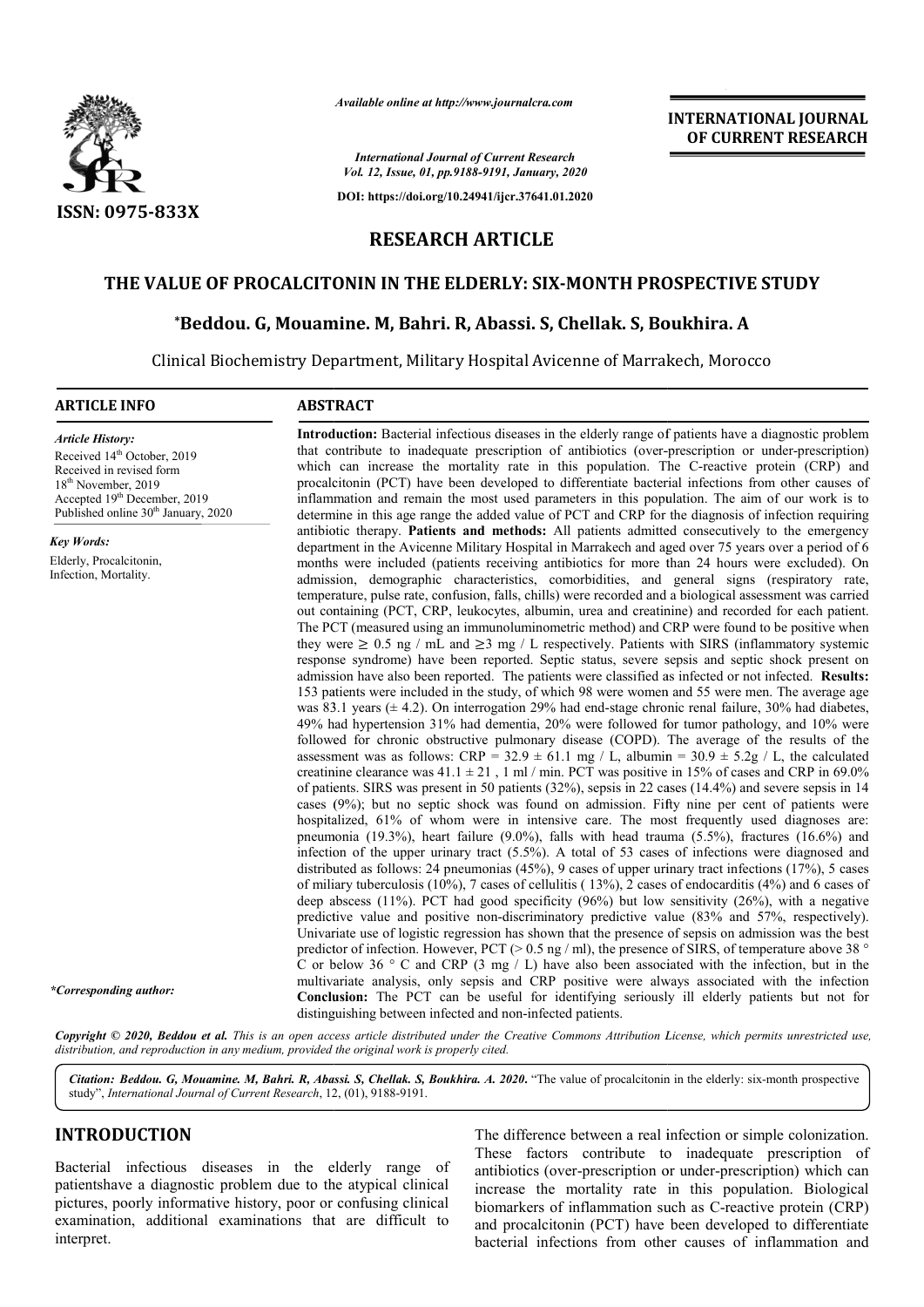remain the most used parameters in this population. The CRP is a very sensitive but non-specific biomarker of infection, is considered insufficient alone to differentiate a bacterial infection from an inflammatory state, hence the need for coupling with PCT especially in this population. The aim of our work is to determine in this age range the added value of PCT and CRP for the diagnosis of infection requiring antibiotic therapy.

### **PATIENTS AND METHODS**

All patients admitted consecutively to the emergency department in the Avicenne Military Hospital in Marrakech and aged over 75 years over a period of 6 months were includedfrom February 2018 to August 2018 (patients receiving antibiotics for more than 24 hours were excluded). On admission, demographic characteristics, comorbidities, and general signs (respiratory rate, temperature, pulse rate, confusion, falls, chills) were recorded and a biological assessment was carried out containing (PCT, CRP, leukocytes, albumin, urea and creatinine) and recorded for each patient. PCT (measured using an immunoluminometric method) and CRP were found to be positive when they were  $\geq 0.5$  ng / mL and  $\geq$ 3 mg / L respectively. Patients with SIRS (inflammatory systemic response syndrome) have been reported and retained before:

- Number of white blood cells less than 4,000 elements / mm3 or more than 12,000 elements / mm3
- Temperature below 36 ° C or above 38 ° C.
- Respiratory rate greater than 20 cycles / min and pulse 90 beats / min

Septic status, severe sepsis and septic shock present on admission have also been reported. The patients were classified as infected or not infected.

### **RESULTS**

153 patients were included in the study, of which 98 were women and 55 were men. The average age was 83.1 years  $(\pm$ 4.2). On interrogation 29% had end-stage chronic renal failure, 30% had diabetes, 49% had hypertension 31% had dementia, 20% were followed for tumor pathology, and 10% were followed for chronic obstructive pulmonary disease (COPD). The average of the results of the assessment was as follows:  $CRP = 32.9 \pm 61.1$  mg / L, albumin =  $30.9 \pm 5.2$ g / L, the calculated creatinine clearance was  $41.1 \pm 21$ , 1 ml / min. PCT was positive in 15% of cases and CRP in 69.0% of patients. SIRS was present in 50 patients (32%), sepsis in 22 cases  $(14.4\%)$  and severe sepsis in 14 cases  $(9\%)$ ; but no septic shock was found on admission. Fifty nine per cent of patients were hospitalized, 61% of whom were in intensive care. The most frequently used diagnoses are: pneumonia (19.3%), heart failure (9.0%), falls with head trauma (5.5%), fractures (16.6%) and infection of the upper urinary tract (5.5%). A total of 53 cases of infections were diagnosed and distributed as follows: 24 pneumonias (45%), 9 cases of upper urinary tract infections (17%), 5 cases of miliary tuberculosis (10%), 7 cases of cellulitis ( 13%), 2 cases of endocarditis (4%) and 6 cases of deep abscess (11%). There was no significant association between PCT value and age, gender, creatinine clearance, fracture, neoplastic terrain, acute heart failure, and myocardial infarction. Sensitivity, specificity, negative predictive value, and positive predictive value for procalcitonin, sepsis, CRP, and SIRS are presented in Table 1. PCT had good specificity (96%) but low sensitivity (26%), with a negative predictive value and positive nondiscriminatory predictive value (83% and 57%, respectively). Univariate use of logistic regression has shown that the presence of sepsis on admission was the best predictor of infection. However,  $PCT$  ( $> 0.5$  ng / ml), the presence of SIRS, of temperature above 38 ° C or below 36 ° C and CRP (3 mg / L) have also been associated with the infection, but in the multivariate analysis, only sepsis and CRP positive were always associated with the infection (Table 2). In patients with active infection, 30 cases had negative PCT  $(<0.5$  ng  $/$  mL), but the other parameters were less disturbed, suggesting a lower severity of infection in these patients. Finally, in the infected group, no patient with a negative CRP had a positive PCT, while six infected patients had a PCT and a CRP which returned negative (2 cases had an infection of the urinary tract, one case of pneumonia and 3 cases abscess).

# **DISCUSSION**

PCT is a protein in the acute phase of inflammation that has been widely studied in the pediatric and adult populations (Torbicki *et al*., 2008; Mueller *et al*., 2004). The majority of studies carried out in the emergency room have shown that PCT is more sensitive and specific than the CRP for the diagnosis of bacterial infections requiring antibiotic therapy (Riedel, 2011). This is particularly true for bacterial meningitis, infection of ascites fluid, lower respiratory infection (acute community-acquired pneumonia) (Christ-Crain, 2004; Viallon, 1999; Muller, 2010), with a sensitivity of 88% and a specificity of 81% (Simon, 2004). However, PCT has low sensitivity in patients with acute heart failure, active neoplasia, myocardial infarction, recent surgery (Kallio, 2000; Remskar, 2002) pyelonephritis, appendicitis and potentially all localized infections (erysipelas). These diseases are particularly frequent in geriatrics and can therefore decrease the specificity of PCT to detect an infection (Claessens, 2010; Stucker, 2005). This study has failed to demonstrate good efficacy of PCT in detecting infection in the elderly admitted to the emergency room. With a threshold of 0.5 ng / ml, PCT is associated with the presence of the infection but not independently of other variables (such as CRP and SIRS). There was not a lack of specificity (94%), but rather a lack of sensitivity (24%), compared to previous studies (Simon, 2004; Hausfater, 2002 ; Chan, 2004; Chirouze, 2002). In studies of mixed populations or with infections or a less serious disease, PCT had a lower sensitivity. 9,16,18 Consequently, the characteristics of the populations studied are different; inclusion criteria vary from fever to presence of SIRS, severe sepsis or septic shock to bacteremia, and most studies have been conducted with a small number of patients (Simon, 2004; Hausfater, 2002; Chan, 2004; Chirouze, 2002; Reinhart, 2000). Studies carried out on a small group of patients in emergency departments; (Hausfater, 2002 ; Chan, 2004; Caterino, 2004; Guven, 2002) showed a higher sensitivity for PCT (sensitivity 78%) as well as leukocytosis and CRP predicted the infection (Guven, 2002) although the infected group probably had serious diseases because more than 65% had bacteremia, with a hospital mortality rate of around 30%. At the other end of the spectrum, two other studies found lower PCT sensitivity (70% and 35% with Thresholds of 0.6 ng / ml and 0.5 ng / ml, respectively).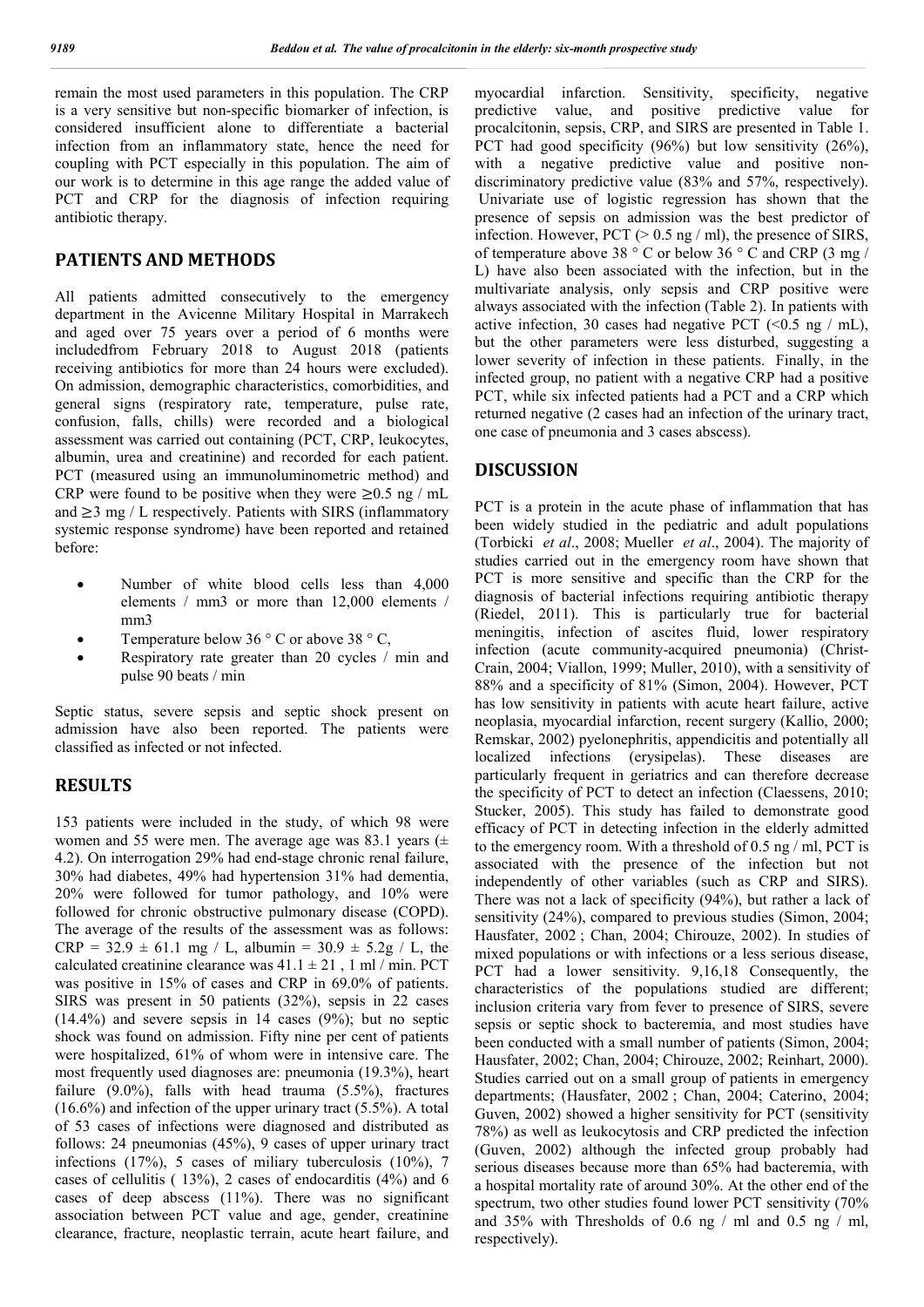| Variables                   | Sensitivity | Specificity | PPV | <b>NPV</b> |
|-----------------------------|-------------|-------------|-----|------------|
|                             |             | $\%$        |     |            |
| PCT                         | ີ           | 96          |     | 83         |
| <b>SIRS</b>                 | 51          | 84          | 48  | 81         |
| CRP > 3mg/ml                | 89          | 34          |     | 90         |
| WBC                         | 35          | 89          | 48  | 81         |
| Temperature                 |             | 99          | 69  | 79         |
| Pulse                       | 38          | 90          |     | 82         |
|                             | 31          | 78          | 36  | 81         |
| Respiratory rate<br>Sepsis* | -42         | 99          | 96  | 85         |

WC = white Blood cells<4000 elements/mm3 ou >12000 elements/mm3, temperature < 36°C ou >38°C, Respiratory rate >20 cycles/ min et Pulse>90 battements / min. \*SIRS associated with a documented or suspected infection.

| Variable                          | Odds Ratio            | P- value | Adjusted Odds Ratio | P- value |
|-----------------------------------|-----------------------|----------|---------------------|----------|
| Sepsis                            | $118.0(17.1 - 928.0)$ | < 0.001  | $73.1(7.6-768.1)$   | < 0.01   |
| <b>SIRS</b>                       | $7.0(2.2 - 11.3)$     | < 0.001  | $0.6(0.19-2.6)$     | .67      |
| $CRP \geq 3mg/ml$                 | $7.4(2.8-17.1)$       | .001     | $3.7(1.3-13.6)$     | .05      |
| Procalcitonin $\geq$ 5 ng/ml      | $5.2(2.9-13.1)$       | .001     | 1.86(0.4–7.1)       | .42      |
| Fever                             | $10.9(3.4 - 36.2)$    | < 0.001  |                     |          |
| <b>WBC</b>                        | $3.8(1.9-8.1)$        | .001     |                     |          |
| Pulse                             | $3.2(1.9-8.1)$        | < 0.001  |                     |          |
| Respiratory rate                  | $1.9(0.8-4.1)$        | .015     |                     |          |
| Measuring functional independence | $0.97(0.95-0.99)$     | .003     |                     |          |

(Hausfater, 2002; Chan, 2004). Due to the low sensitivity of PCT, one study explored the relationship between the level of procalcitonin and hyper leukocytosis (Hausfater, 2002) This suggests a higher severity of infection in the group with a positive procalcitonin (Guven, 2002). The data from our study support this hypothesis, as procalcitonin was higher in patients with hyperleukocytosis, elevated CRP and renal failure. Therefore, all of these arguments suggest that PCT is a marker for the severity of infection rather than a marker for infection in an elderly population. Another explanation may be related to the results of PCT, it could have been measured too early or too late in this study but this seems unlikely because more than 90% of the patients in the study had symptoms that progressed for more than 48 hours. before admission to the emergency room. However, iterative measurements of procalcitonin are more predictive than a single measurement (Meisner, 2002). Senile senescence can also be an explanation for the lack of sensitivity of PCT, this hypothesis is difficult to test. Senescence is linked to multiple functional modifications of the immune system, since the level of pro-inflammatory cytokine production is reduced in the elderly when exposed to an acute state of stress (Krabbe, 2004). These cytokines have also been shown to stimulate the secretion of PCT, which may explain the poor secretion of PCT in this population (Meisner, 2002; Krabbe, 2004; Carrol, 2002).

#### **Conclusion**

The diagnosis of a septic condition in the elderly range of patients must use a range of clinical, radiological and biological arguments. The dosage of PCT in the emergency room in this population does not allow the detection of infection due to lack of sensitivity, but neither age nor comorbidity decreases the specificity of PCT. These results suggest the use of PCT in seriously ill elderly patients (Aalto, 2004).

# **REFERENCES**

Aalto H., Takala A., Kautiainen H. *et al*., 2004. Laboratory markers of systemic inflammation as predictors of bloodstream infection in acutely ill patients admitted to hospital in medical emergency. *Eur J Clin Microbiol Infect Dis.,* 16:114–119.

Carrol ED., Thomson AP., Hart CA. 2002. Procalcitonin as a marker of sepsis. *Int J Antimicrob Agents*., 20:1–9.

- Caterino JM., Scheatzle MD., Forbes ML. *et al*., 2004. Bacteremic elder emergency department patients: Procalcitonin and white count. *Acad Emerg Med.,* 11:393–396.
- Chan YL., Tseng CP., Tsay PK. *et al*., 2004. Procalcitonin as a marker of bacterial infection in the emergency department: An observational study. *Crit Care.,* 8:R12– R20.
- Chirouze C., Schuhmacher H., Rabaud C. *et al*., 2002. Low serum procalcitonin level accurately predicts the absence of bacteremia in adult patients with acute fever. *Clin Infect Dis.,*35:156–161.
- Christ-Crain M., Jaccard-Stolz D., Bingisser R., Gencay MM., Huber PR., Tamm M. *et al*., 2004. Effect of procalcitonin-guided treatment on antibiotic use and outcome in lower respiratory tract infections: clusterrandomised, single-blinded intervention trial. Lancet,  $363:600 - 7$ .
- Claessens YE., Mathevon T., Kierzek G., Grabar S., Jegou D., Batard E. *et al*., 2010. Accuracy of C-reactive protein, procalcitonin, and mid-regional pro-atrial natriuretic peptide to guide site of care of community-acquired pneumonia. *Intensive Care Med*., 36:799—809.
- Guven H., Altintop L., Baydin A. *et al*., 2002. Diagnostic value of procalcitonin levels as an early indicator of sepsis. *Am J Emerg Med.,* 20:202–206.
- Hausfater P., Garric S., Ayed SB. *et al*., 2002. Usefulness of procalcitonin as a marker of systemic infection in emergency department patients: A prospective study. *Clin Infect Dis.,* 34:895–901.
- Kallio R., Surcel HM., Bloigu A. *et al*., 2000. C-reactive protein, procalcitonin and interleukin-8 in the primary diagnosis of infections in cancer patients. *Eur J Cancer.,* 36:889–894.
- Krabbe KS., Pedersen M., Bruunsgaard H. 2004. Inflammatory mediators in the elderly*. Exp Gerontol.,* 39:687–699.
- Meisner M. 2002. Pathobiochemistry and clinical use of procalcitonin. *Clin Chim Acta.,* 323:17–29.
- Mueller C., Scholer A., Laule-Kilian K., Martina B., Schindler C., Buser P. *et al*., 2004. Use of B-type natriuretic peptide in the evaluation and management of acute dyspnea. *N Engl J Med.,* 350:647—54.